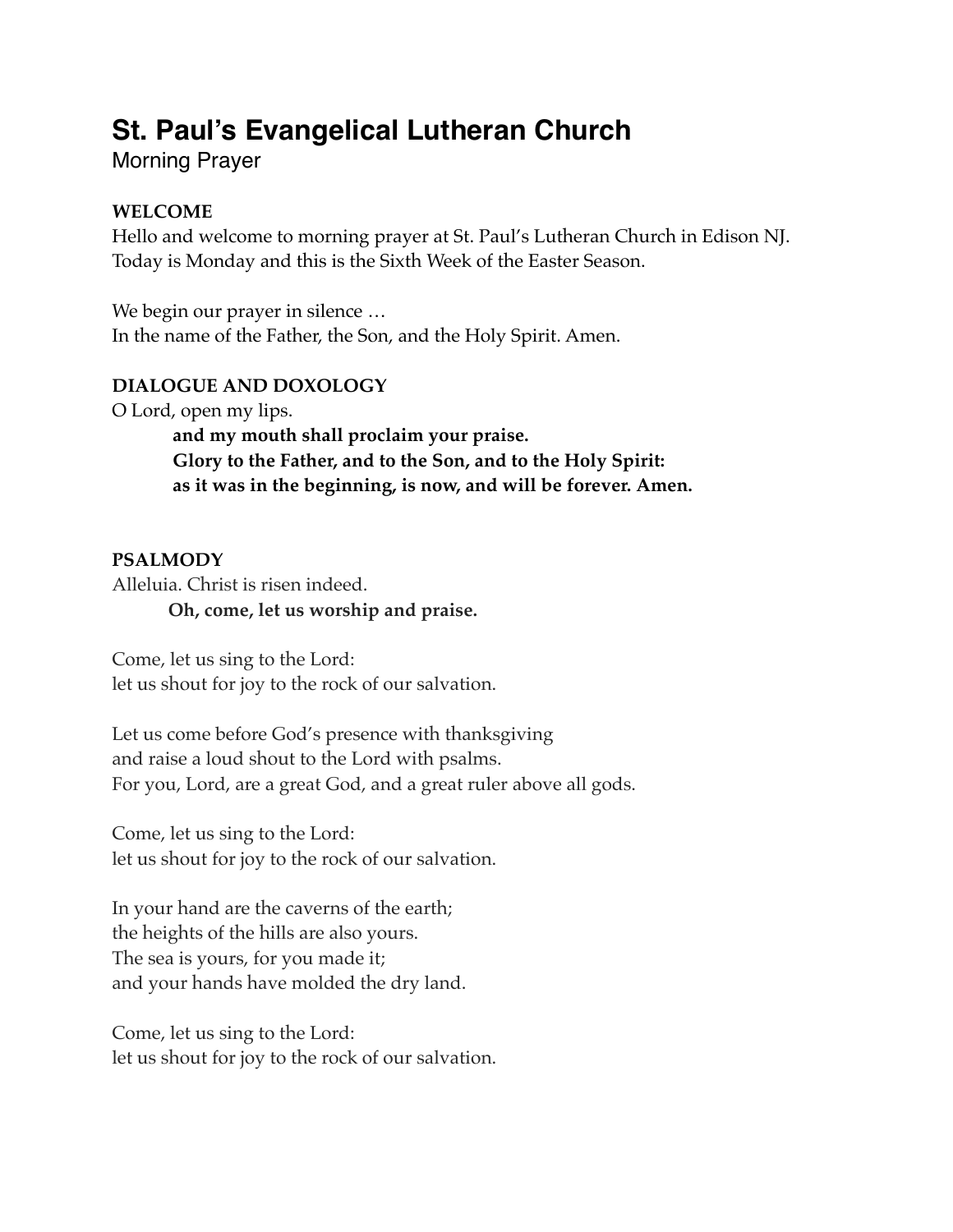Come, let us worship and bow down; let us kneel before the Lord our maker. For the Lord is our God, and we are the people of God's pasture and the sheep of God's hand.

Come, let us sing to the Lord: let us shout for joy to the rock of our salvation.

### **READING**

Long ago God spoke to our ancestors in many and various ways by the prophets, **but in these last days God has spoken to us by a Son.**

### **DAILY READING AND REFLECTION**

Monday: Hebrews 5:11-14 Tuesday: Hebrews 6:1-12 Wednesday: Hebrews 6:13-20 Thursday: Hebrews 7:1-10 Friday: Hebrews 7:11-28 Saturday: Hebrews 8:1-13

### **GOSPEL CANTICLE**

**In the tender compassion of our God the dawn from on high shall break upon us.**

**Blessed are you, Lord, the God of Israel, you have come to your people and set them free. You have raised up for us a mighty Savior, born of the house of your servant David.**

**In the tender compassion of our God the dawn from on high shall break upon us.**

**Through your holy prophets, you promised of old to save us from our enemies, from the hands of all who hate us, to show mercy to our forebears, and to remember your holy covenant. This was the oath you swore to our father Abraham: to set us free from the hands of our enemies, free to worship you without fear, holy and righteous before you, all the days of our life.**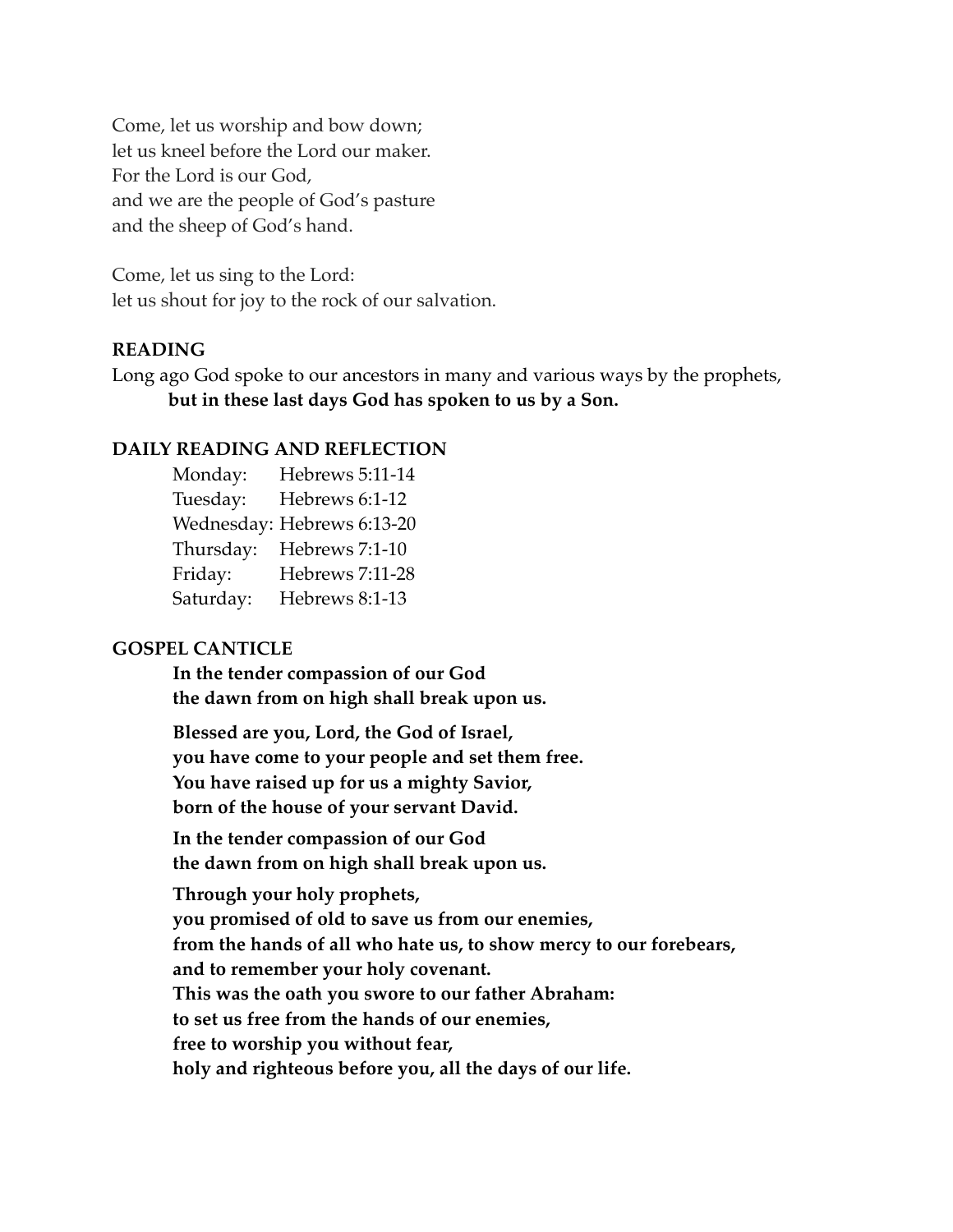**In the tender compassion of our God the dawn from on high shall break upon us. And you, child, shall be called the prophet of the Most High, for you will go before the Lord to prepare the way, to give God's people knowledge of salvation by the forgiveness of their sins. In the tender compassion of our God the dawn from on high shall break upon us, to shine on those who dwell in darkness and the shadow of death, and to guide our feet into the way of peace.**

**In the tender compassion of our God the dawn from on high shall break upon us.**

#### **PRAYERS**

The Lord be with you.

**And also with you.**

Let us pray.

Mighty God of mercy, we thank you for the resurrection dawn, bringing the glory of our risen Lord who makes every day new.

Especially we thank you—

for the sustaining goodness of your creation . . .

for the new creation in Christ and all gifts of healing and forgiveness . . .

for the communion of faith in your church . . .

for the gifts of relationship with others . . .

Merciful God of might, renew this weary world, heal the hurts of all your children, and bring about your peace for all in Christ Jesus, the living Lord.

Especially we pray—

for the church of Jesus Christ in every land and especially our congregation . . .

for those who govern nations of the world . . .

for the people in countries ravaged by strife or warfare . . .

for all who work for peace and international harmony . . .

for all who strive to save the earth from carelessness and destruction . . .

Almighty and everlasting God, you have brought us in safety to this new day. Preserve us with your mighty power, that we may not fall into sin nor be overcome in adversity. In all we do, direct us to the fulfilling of your purpose; through Jesus Christ our Lord.

**Amen.**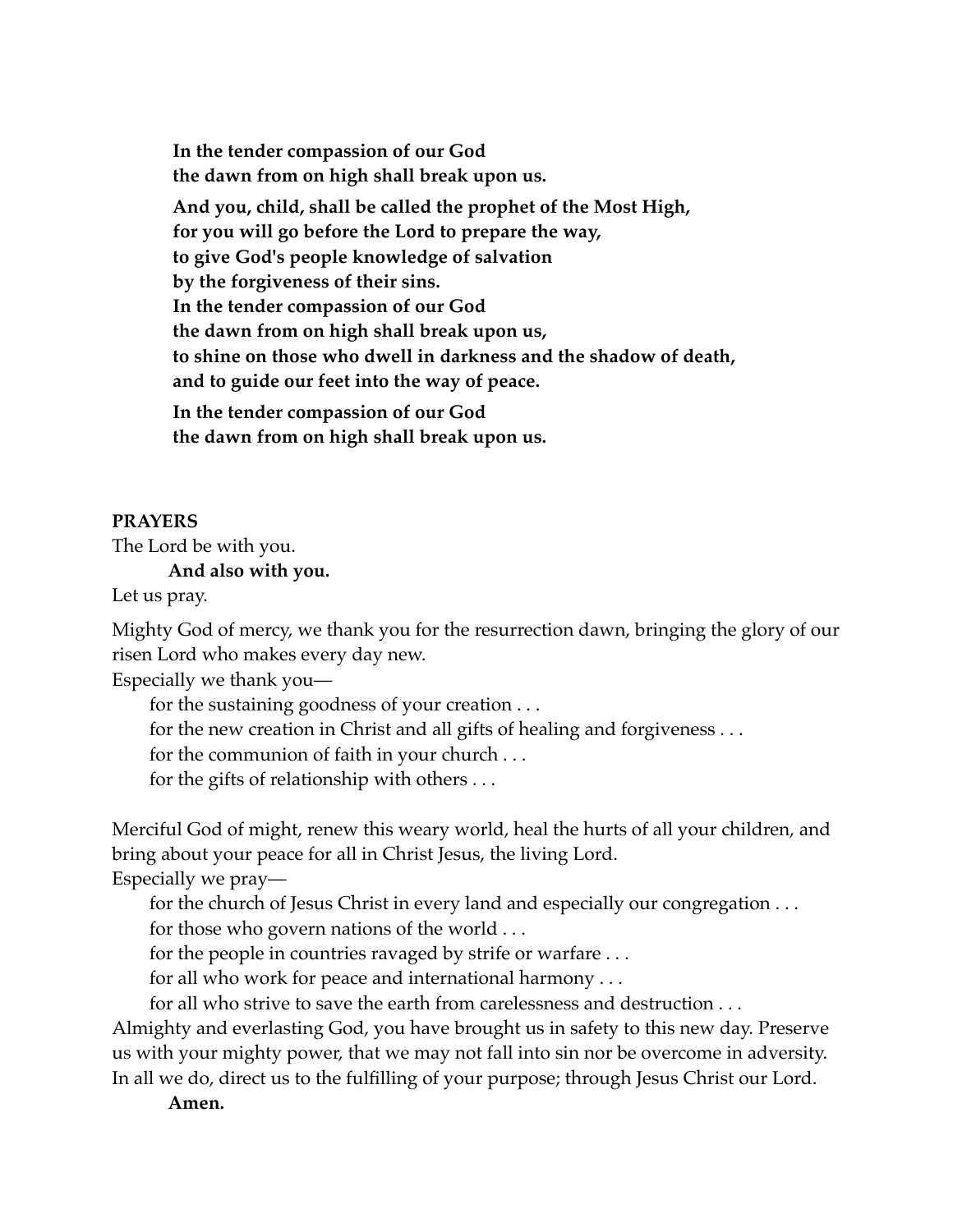### **LORD'S PRAYER**

Lord, remember us in your kingdom and teach us to pray.

**Our Father, who art in heaven, hallowed be thy name, thy kingdom come, thy will be done, on earth as it is in heaven. Give us this day our daily bread; and forgive us our trespasses, as we forgive those who trespass against us; and lead us not into temptation, but deliver us from evil. For thine is the kingdom, and the power, and the glory, forever and ever. Amen.**

### **SENDING**

#### **BLESSING**

Almighty God, Father,  $\pm$  Son, and Holy Spirit, bless you now and forever. **Amen.**

#### **DISMISSAL**

Go forth into the world to serve God with gladness; be of good courage; hold fast to that which is good; render to no one evil for evil; strengthen the fainthearted; support the weak; help the afflicted; honor all people; love and serve God, rejoicing in the power of the Holy Spirit. **Thanks be to God.**

#### **THANKSGIVING FOR BAPTISM**

The Lord be with you.